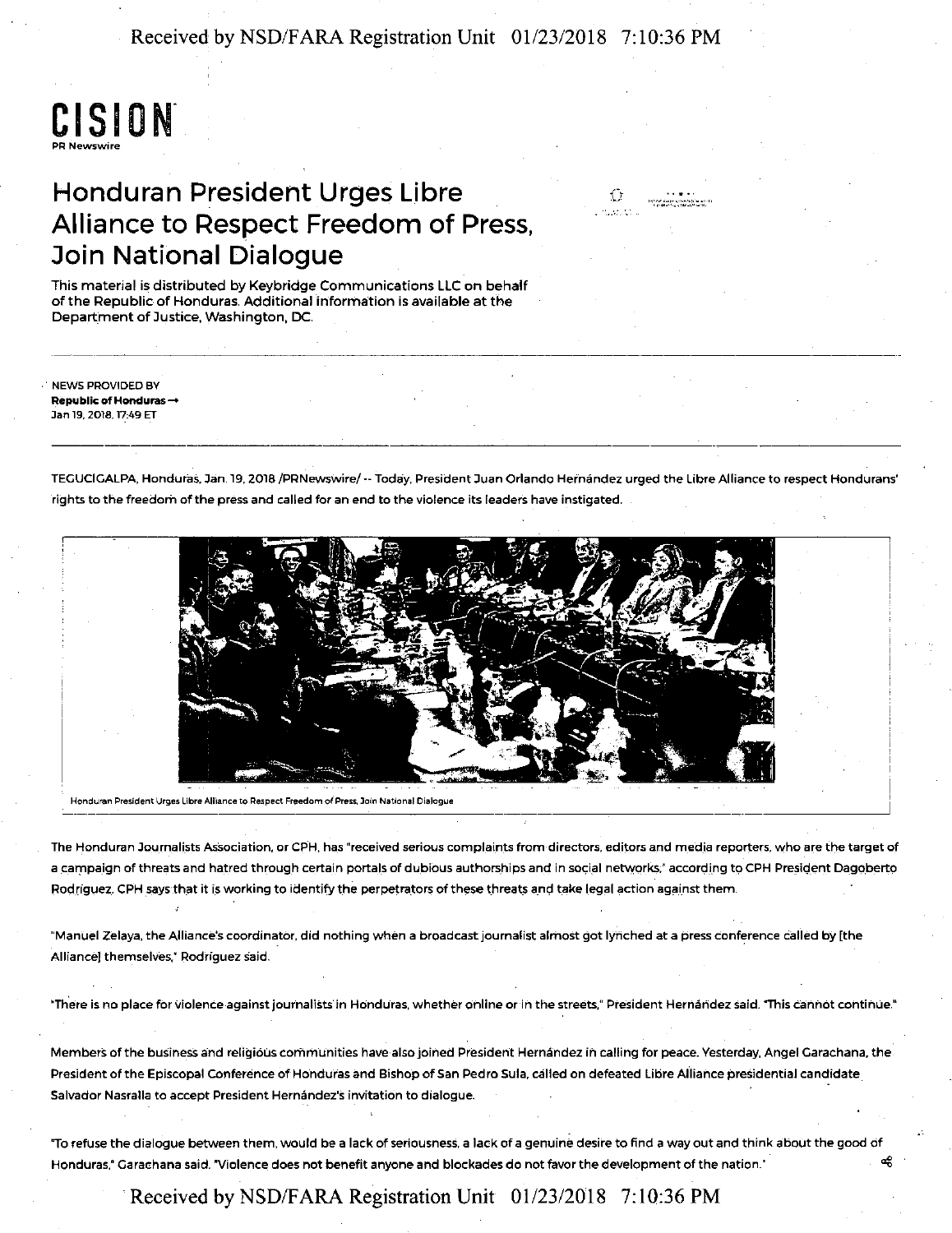### Received by NSD/F ARA Registration Unit 01/23/2018 7: 10:36 PM

The impact of the recent spate of violence "is quite large," Secretary of Economic Development Arnaldo Castillo said. Since November, the protests in Honduras have cost the tourism industry \$100 million.

Looting and vandalism during the protests forced many businesses to close. The loss of sales could amount to 10 billion letnpiras. or about \$422 million, according to Rafael Medina, the Executive Director of the Chamber of Commerce and Industry of Tegucigalpa.

"We request that the Honduran population and property, both public and private, be protected as they are part of the rights of all citizens," said Medina.

#### **Media Contact:**

**Andrew Crafton** 18902B@em\_ail4pr.com (202)-471-4228 ext. 119 www.keybridgecommunications.com

SOURCE Republic of Honduras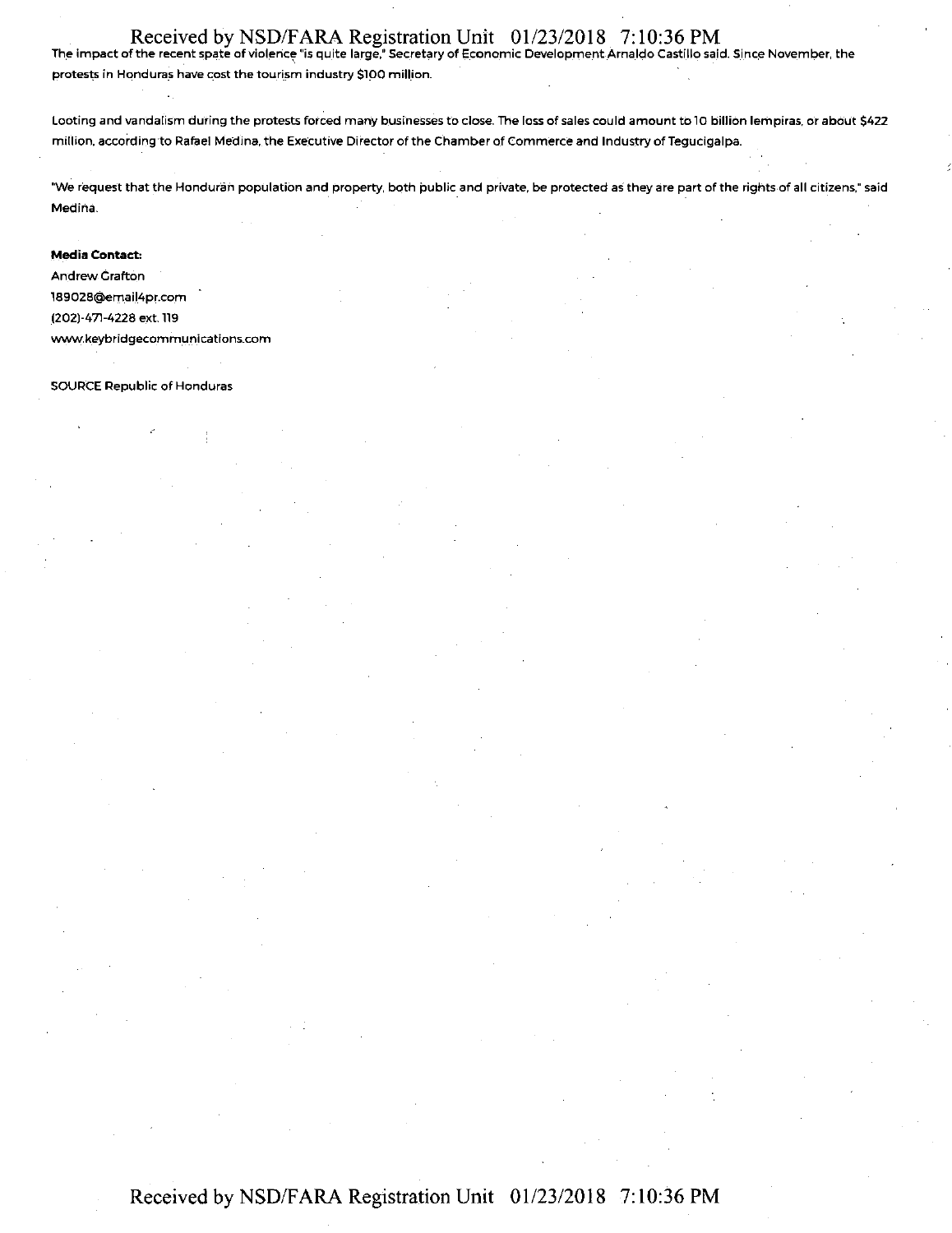Received by NSD/FARA Registration Unit 01/23/2018 7: 14: 19 PM



# Honduran President Thanks OAS for Supporting Honduran Democracy

æ

This material is distributed by Keybridge Communications LLC on behalf of the Republic of Honduras. Additional information is available at the Department of Justice, Washington, DC.

NEWS PROVIDED BY **Republic of Honduras** - 1724 ET

TEGUCIGALPA, Honduras, Jan. 23, 2018 /PRNewswire/--Today, Honduran President Juan Orlando Hernández thanked the Organization of American States for its statement in support of Honduras's democratic.institutions.

"Honduras's democracy is thriving," President Hernandez said. "OVer the next four years, my administration will continue working with the Organization of Ameritan States, the United Nations, and our neighbors to fu'rther strengthen democratic institutions in Honduras and across the region."



Honduran President thanks OAS for supporting Honduran democracy